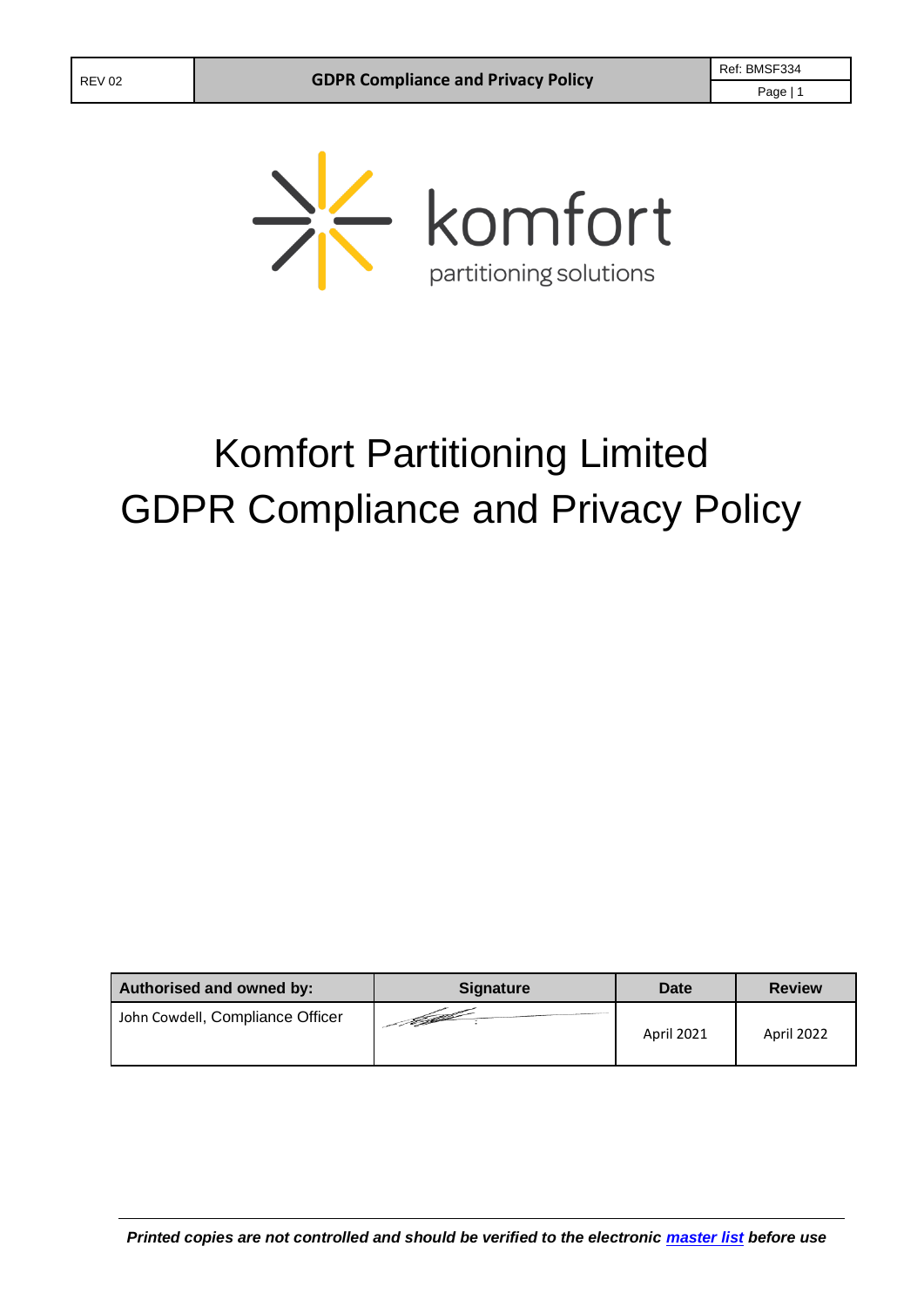# **Contents** 1. Purpose and scope 2. Our Commitment 3. How we comply with GDPR 4. Legal Processing 5. Data Subject Rights 6. Information Security & Technical Measures 7. GDPR Roles and Employees 8. Policies and Procedures

#### **1. Purpose and scope**

The *EU General Data Protection Regulation ("GDPR")* came into force across the European Union on 25<sup>th</sup>May 2018 and brings with it the most significant changes to data protection law in two decades. Based on privacy by design and taking a risk-based approach, the GDPR has been designed to meet the requirements of the digital age. The 21<sup>st</sup> Century brings with it broader use of technology, new definitions of what

constitutes personal data, and a vast increase in cross-border processing. The new Regulation aims to standardise data protection laws and processing across the EU; affording individuals stronger, more consistent rights to access and control their personal information.

This GDPR policy ensures Komfort Partitioning :-

- Complies with data protection law and follows good practice.
- Protects the rights of staff, clients and interested parties.
- Is open about how it stores and processes individuals' data.
- Protects itself from data protection risks such as breaches of confidentiality, failure to offer choice and reputational damage.

This policy applies to:-

- All staff of Komfort Partitioning
- All contractors, suppliers and other people working on behalf, or have an interest in Komfort Partitioning.

#### **2. Our commitment**

**Komfort Partitioning** are committed to ensuring the security and protection of the personal information that we process, and to provide a compliant and consistent approach to data protection. We have always had a robust and effective data protection program in place which complies with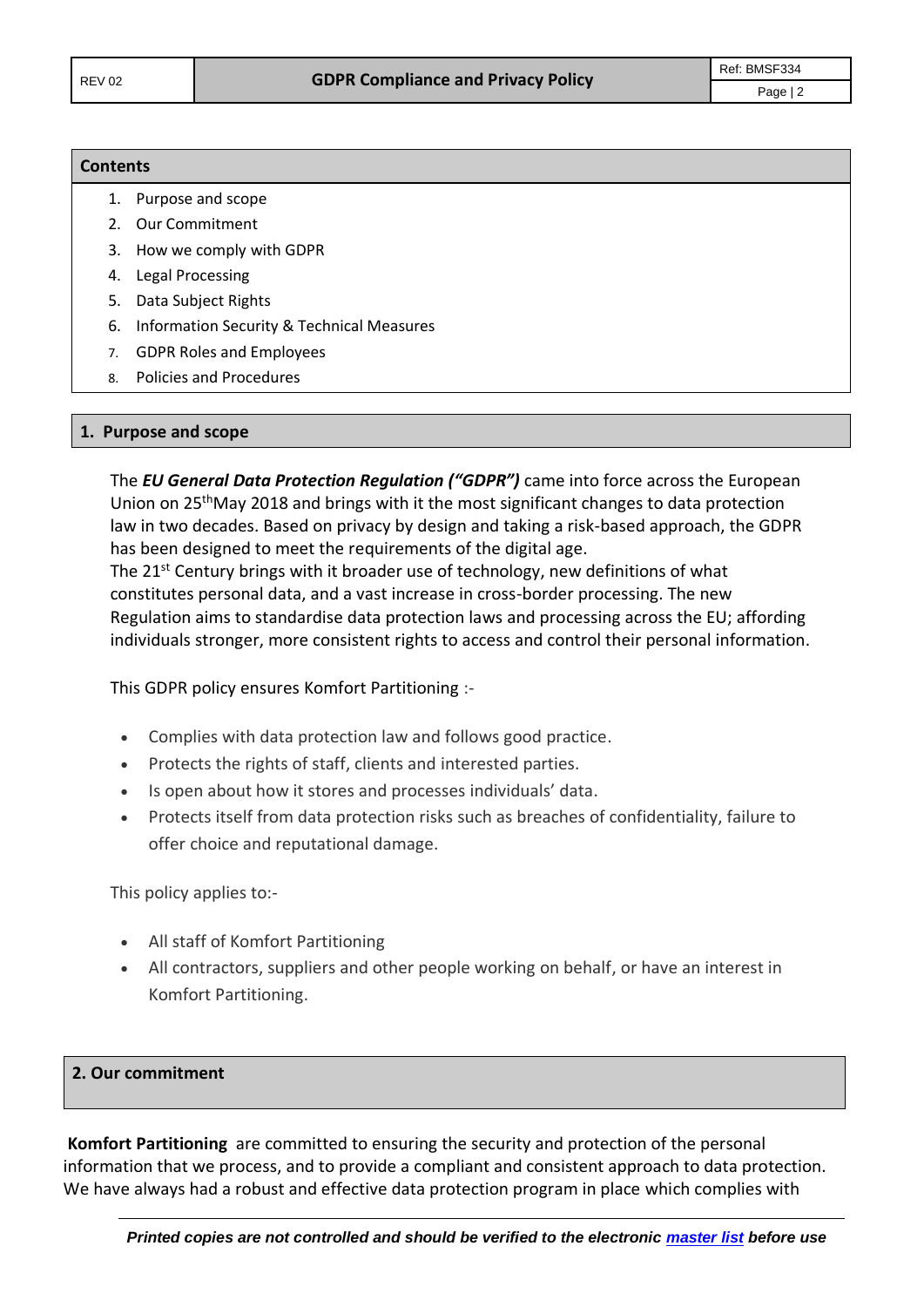existing law and abides by the data protection principles. However, we recognise our obligations in updating and expanding this program to meet the demands of the GDPR.

**Komfort Partitioning** are dedicated to safeguarding the personal information under our remit and in developing a data protection regime that is effective, fit for purpose and demonstrates an understanding of, and appreciation for the new Regulation. Our preparation and objectives for GDPR compliance have been summarised in this statement and include the development and implementation of new data protection roles, policies, procedures, controls and measures to ensure maximum and ongoing compliance

### **3. How we comply with GDPR**

**Komfort Partitioning** already have a consistent level of data protection and security across our organisation, however it is our aim to be fully compliant with the GDPR. *Our preparation includes: –*

- *Information Audit* carrying out a company-wide information audit to identify and assess what personal information we hold, where it comes from, how and why it is processed and if and to whom it is disclosed.
- *Policies & Procedures* **–** we have revised our data protection policies and procedures to meet the requirements and standards of the GDPR and any relevant data protection laws, further information can be found in section 9 of this policy.
- *Legal Basis for Processing* we are reviewing all processing activities to identify the legal basis for processing and ensuring that each basis is appropriate for the activity it relates to. Where applicable, we also maintain records of our processing activities, ensuring that our obligations under Article 30 of the GDPR and Schedule 1 of the Data Protection Bill are met.
- *Privacy Notice/Policy* we have revised our Privacy Notice(s) to comply with the GDPR, ensuring that all individuals whose personal information we process have been informed of why we need it, how it is used, what their rights are, who the information is disclosed to and what safeguarding measures are in place to protect their information.
- *Obtaining Consent* we have revised our consent mechanisms for obtaining personal data, ensuring that individuals understand what they are providing, why and how we use it and giving clear, defined ways to consent to us processing their information. We have developed stringent processes for recording consent, making sure that we can evidence an affirmative opt-in, along with time and date records; and an easy to see and access way to withdraw consent at any time.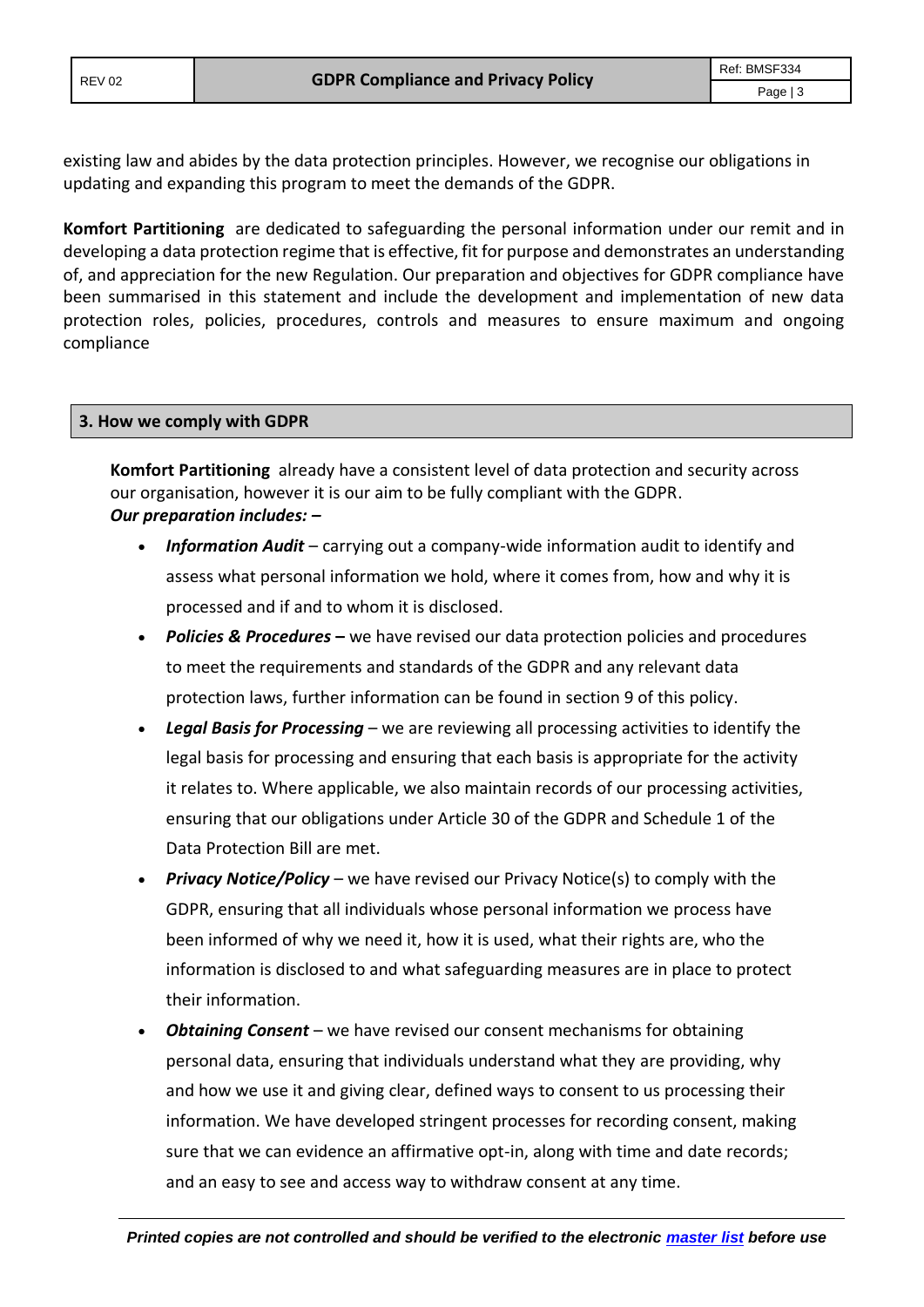- *Direct Marketing* we have revised the wording and processes for direct marketing, including clear opt-in mechanisms for marketing subscriptions; a clear notice and method for opting out and providing unsubscribe features on all subsequent marketing materials.
- *Data Protection Impact Assessments (DPIA)* where we process personal information that is considered high risk, involves large scale processing or includes special category/criminal conviction data; we have developed stringent procedures and assessment templates for carrying out impact assessments that comply fully with the GDPR's Article 35 requirements. We have implemented documentation processes that record each assessment, allow us to rate the risk posed by the processing activity and implement mitigating measures to reduce the risk posed to the data subject(s).
- *Processor Agreements* where we use any third-party to process personal information on our behalf (*e. Payroll, Recruitment, Hosting etc*), we have drafted compliant Processor Agreements and due diligence procedures for ensuring that they (*as well as we*), meet and understand their/our GDPR obligations. These measures include initial and ongoing reviews of the service provided, the necessity of the processing activity, the technical and organisational measures in place and compliance with the GDPR.
- *Special Categories Data* **–** where we obtain and process any special category information, we do so in complete compliance with the Article 9 requirements and have high-level encryptions and protections on all such data. Special category data is only processed where necessary and is only processed where we have first identified the appropriate Article 9(2) basis or the Data Protection Bill Schedule 1 condition. Where we rely on consent for processing, this is explicit and is verified by a signature, with the right to modify or remove consent being clearly signposted.

# **4. Legal processing**

Under the GDPR, there is requirement to have a valid lawful basis in order to process personal data. There are six available lawful bases for processing set out in Article 6 of the GDPR:-

> (a) Consent: the data subject has given clear unambiguous consent for their personal data to be processed for a specific purpose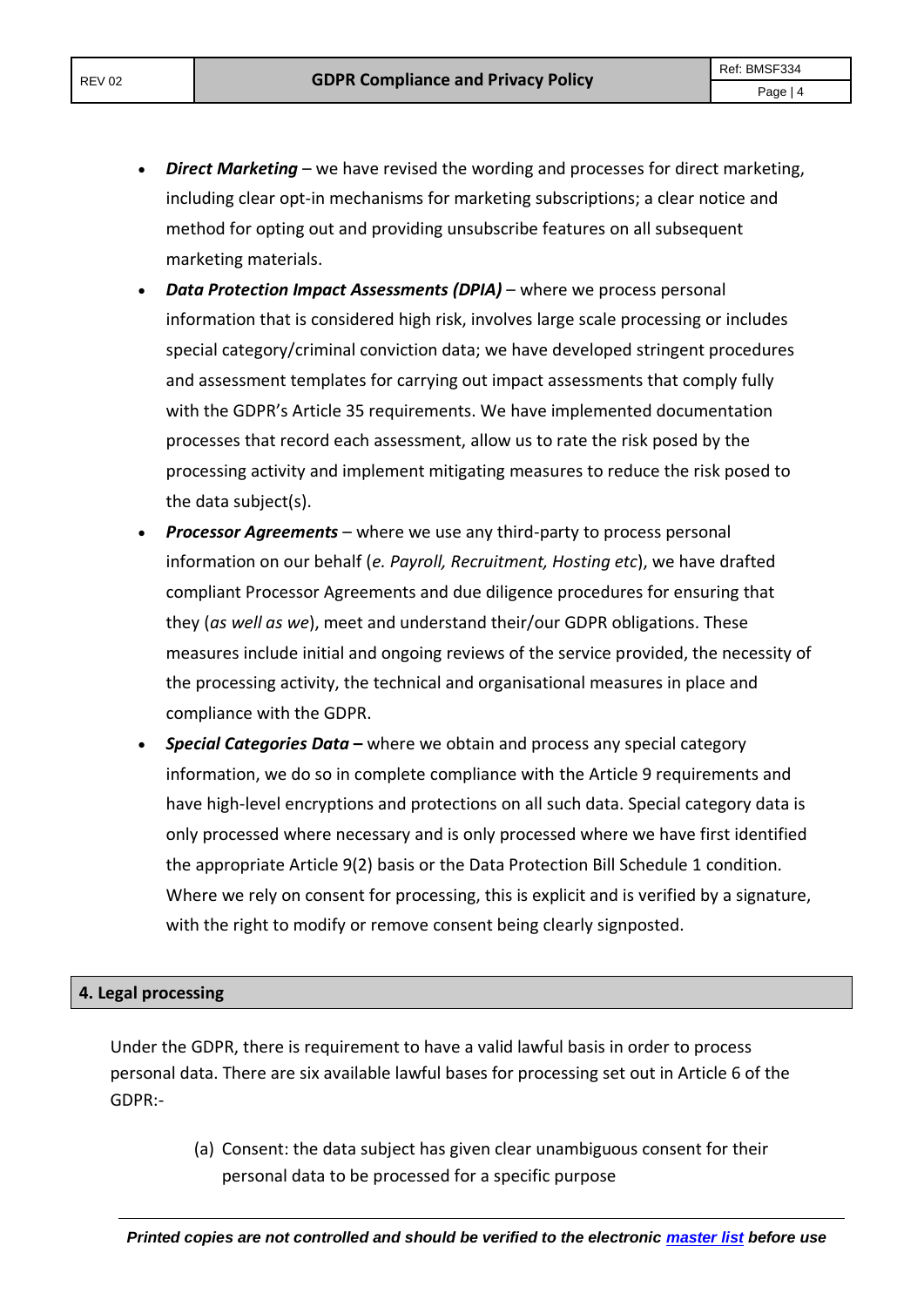- (b) Contract: processing is necessary for the performance of a contract with the data subject or to take steps to enter into a contract
- (c) Legal obligation: processing is necessary for compliance with a legal obligation.
- (d) Vital interests: processing is necessary to protect the vital interests of a data subject or another individual.
- (e) Public task: processing is necessary for the performance of a task carried out in the public interest or in the exercise of official authority vested in the controller.
- (f) Legitimate interests: processing is necessary for the purposes of legitimate interests pursued by the controller or a third party, except where such interests are overridden by the interests, rights or freedoms of the data subject.

# **5. Data Subject rights**

In addition to the policies and procedures mentioned above that ensure individuals can enforce their data protection rights, we provide easy to access information via contacting our office of an individual's right to access any personal information that **Komfort Partitioning** processes about them and to request information about: –

- What personal data we hold about them
- The purposes of the processing
- The categories of personal data concerned.
- The recipients to whom the personal data has/will be disclosed.
- How long we intend to store your personal data for
- If we did not collect the data directly from them, information about the source.
- The right to have incomplete or inaccurate data about them corrected or completed and the process for requesting this.
- The right to request erasure of personal data (*where applicable*) or to restrict processing in accordance with data protection laws, as well as to object to any direct marketing from us and to be informed about any automated decision-making that we use.
- The right to lodge a complaint or seek judicial remedy and who to contact in such instances.

The right to erasure enables an individual to request the deletion or removal of personal data where there is no compelling reason for its continued processing.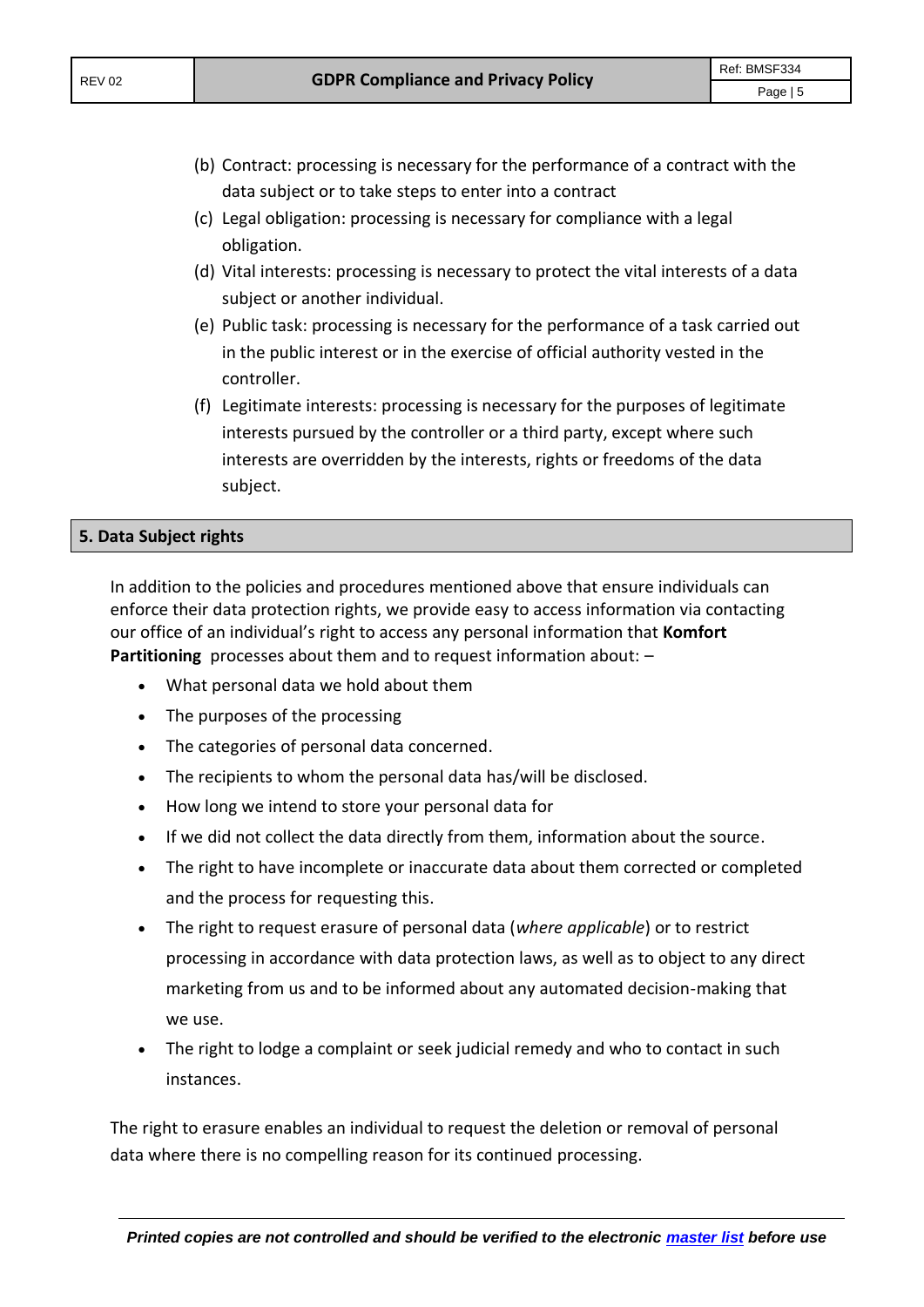Individuals have a right to have personal data erased and to prevent processing in specific circumstances:-

- Where the personal data is no longer necessary in relation to the purpose for which it was originally collected/processed
- When the individual withdraws consent
- When the individual objects to the processing and there is no overriding legitimate interest for continuing the processing
- The personal data was unlawfully processed.
- The personal data has to be erased in order to comply with a legal obligation.
- The personal data is processed in relation to the offer of information society services to a child.

There are some specific circumstances where the right to erasure does not apply and the company can refuse to deal with a request. This is where the personal data is processed:

- To exercise the right of freedom of expression and information.
- To comply with a legal obligation for the performance of a public interest task or exercise of official authority.
- For public health purposes in the public interest.
- For archiving purposes in the public interest, scientific research historical research or statistical purposes; or
- For the exercise or defence of legal claims.

If the company has disclosed the personal data to others, it must contact each recipient and inform of the erasure of the personal data – unless this proves impossible or involves disproportionate.

# **6. Information security and technical measures**

**Komfort Partitioning** takes the privacy and security of individuals and their personal information very seriously and take every reasonable measure and precaution to protect and secure the personal data that we process. We have robust information security policies and procedures in place to protect personal information from unauthorised access, alteration, disclosure or destruction and have several layers of security measures, including:

# **SSL,** access **controls, password policy, encryptions, pseudonymisation, practices, restriction, IT, authentication**

Komfort Partitioning works in partnership with several external IT companies to provide help and security of our cloud based servers and as IT support within our day to day activities. These companies also carry out penetration testing and offer advice on our IT security.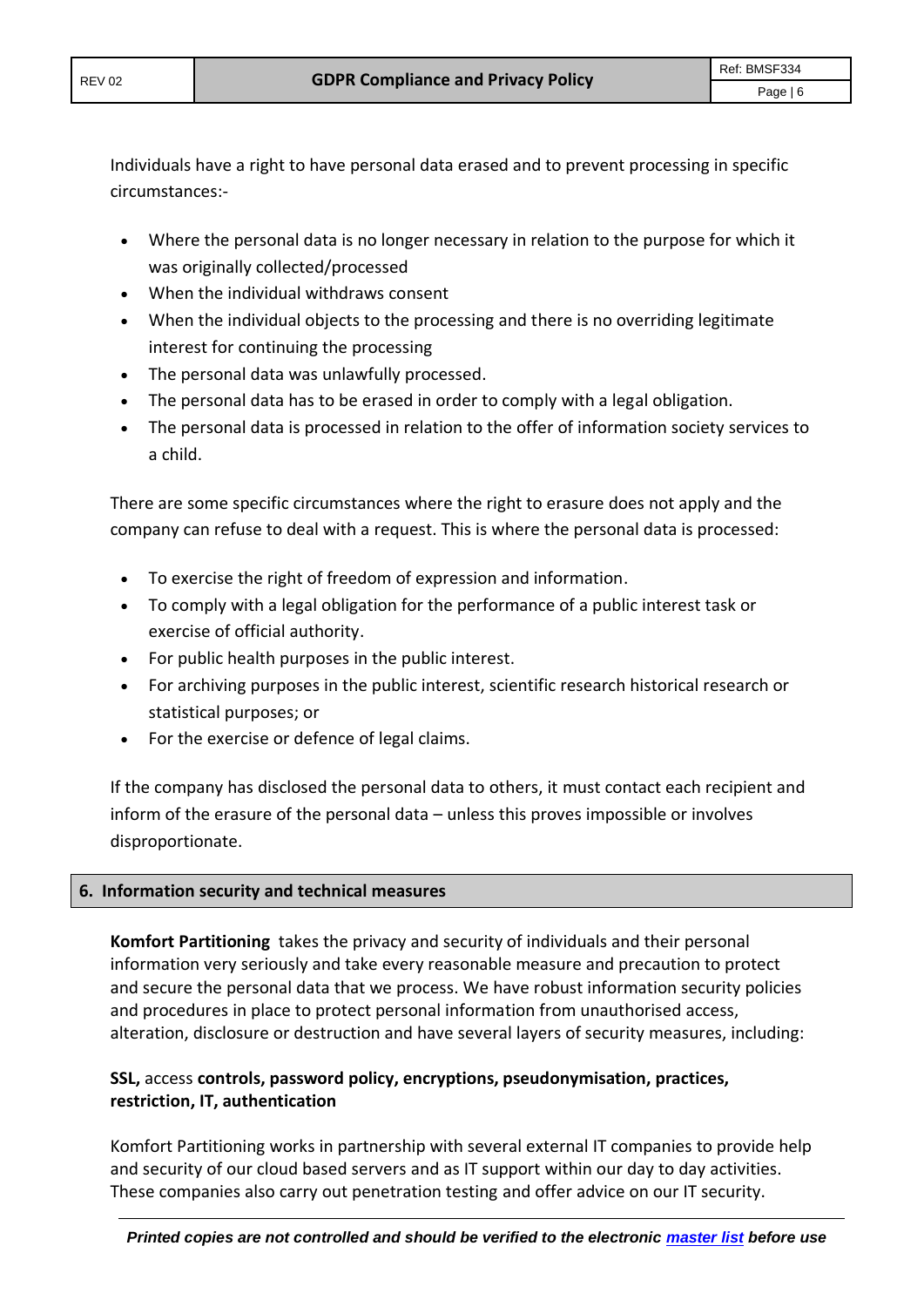#### **7. GDPR roles and responsibilities**

Komfort Partitioning have designated Data Protection Officer (DPO)/Appointed Person and have appointed a data privacy team to develop and implement our roadmap for complying with GDPR. The team are responsible for promoting awareness of the GDPR across the organisation, assessing our GDPR readiness, identifying any gap areas and implementing the new policies, procedures and measures.

Komfort Partitioning understands that continuous employee awareness and understanding is vital to the continued compliance of the GDPR and have involved our employees in our preparation plans. We have implemented an employee training program specific to the Company which will be provided to all relevant employees and forms part of our induction and annual training program.

If you have any questions about our preparation for the GDPR, please contact our Data Protection Officer (DPO)/Appointed Person

#### **9. Policies and Procedures**

*All Komfort employees are to read and sign the Policies stated below:*

*BMSF281 – Data Security Policy*

*BMSF285 – Password Policy*

.

*BMSF287 – Clear desk and Screen Policy*

*BMSF288 – Mobile and Teleworking Policy*

*BMSF304 – Access Control Policy* –

*BMSF305 – Acceptable Use Policy*

*BMSF306 – IT Management Operating Procedure*

*BMSF324 – Incident Response plan*

*BMSF336 – Privacy Policy*